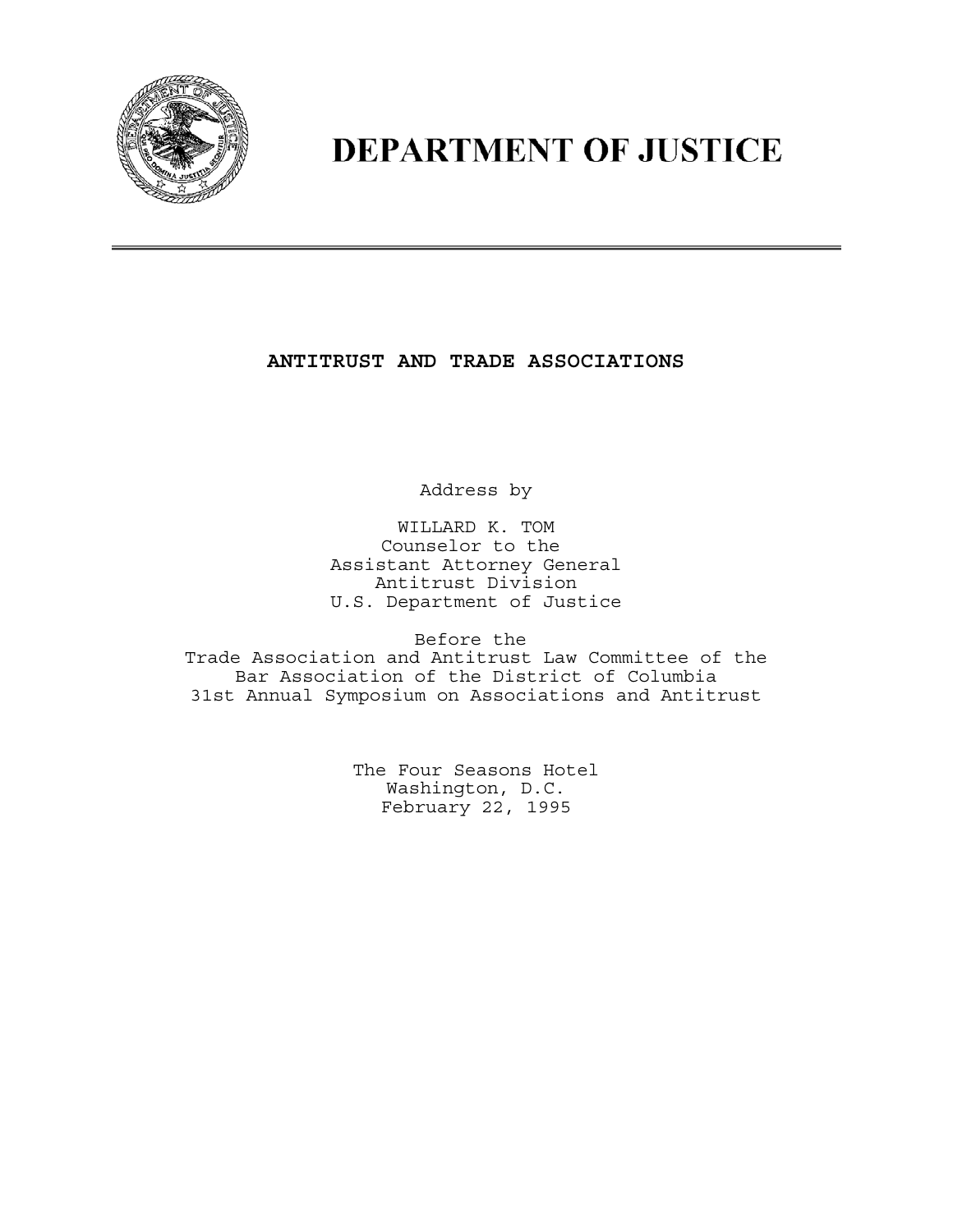I am delighted to be here today to talk with you about antitrust and trade association law.

To begin with, the program organizers have asked me to speak about "DOJ's Increased Antitrust Budget, Manpower, and Enforcement Activity: What Does This Mean to Trade Associations?" To put the answer to this question in perspective, it may be useful to start by getting a sense of exactly what sort of increase in antitrust budget and manpower has taken place. In 1980, the Antitrust Division had 456 attorneys. By 1989, staffing had fallen to 229 attorneys; it was, in other words, cut almost exactly in half, over a period when real GNP had grown by over 20% and the complexity of the economy was greater than ever. Under Jim Rill, staffing levels grew modestly, so that in 1992, there were 295 attorneys. Anne Bingaman has been fortunate to be able to continue this modest increase, so that we had 323 attorneys in 1994 and are projected to have moderate additional growth in 1995. That still put us some 30% below 1980 levels in 1994, despite nearly 30% growth in real GNP.

So in answer to the question, "what does this mean for trade associations?," the short answer is that it means what it means to the rest of the economy: we are getting to a point where we may soon have the bare minimum level of resources needed to do our jobs. That, we hope, is a cause for anxiety on the part of price-fixers and others who commit clear-cut antitrust violations that are likely to do significant damage to the economy. But it should be a cause for celebration for the vast majority of law-abiding businesses who all have a stake in a healthy, competitive economy.

And that means, of course, your members. It is good for your members that would otherwise be the victims of price-fixing, for price-fixing can raise the prices of the intermediate goods and services your members use as inputs and, when engaged in by buyers, can artificially lower the prices of the goods and services your members sell. It is good for your members that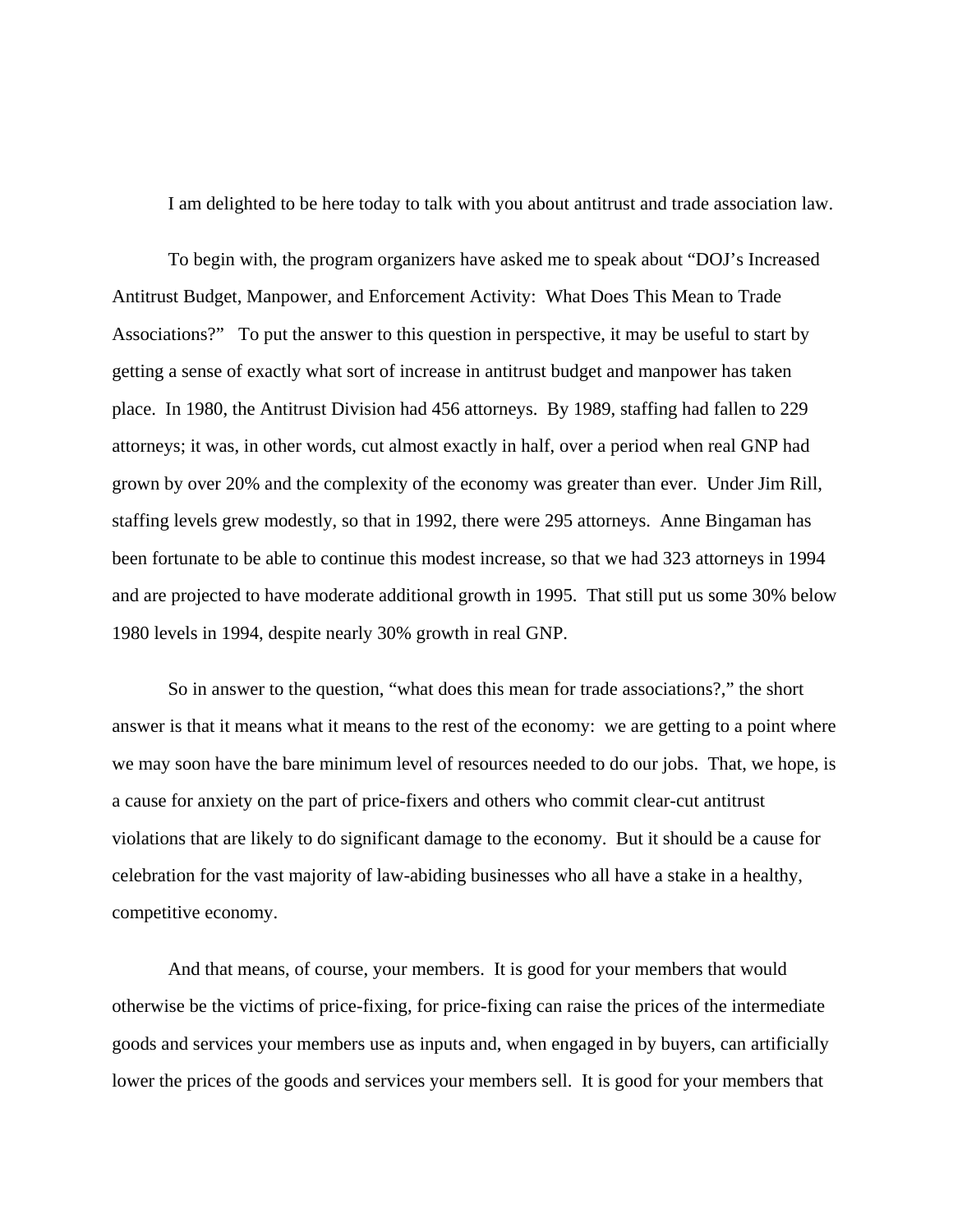might be foreclosed from a market because of arrangements that lock up the available distribution channels or deprive your members of needed inputs. It is good for your members that buy inputs from, or sell outputs to, concentrated markets that could become more concentrated as a result of anticompetitive mergers and acquisitions.

Because of the stake that your members have in a competitive economy, we often find that trade associations play a positive role in helping us do our jobs. Trade associations often bring to our attention competitive problems in an industry, frequently in the context of legislative activity or other aspects of our competition advocacy mission, but also in connection with investigations of potential violations of the antitrust laws. Once an investigation has begun, trade associations are a useful source of information about the functioning of an industry, particularly during the early stages of an investigation. And trade associations often serve an important compliance function, by holding meetings and seminars and inviting speakers from the antitrust enforcement agencies or the antitrust bar. We often tell members of the private bar that they are the first line of defense for preserving competition in our economy, because the advice they give their clients to keep them in compliance with the antitrust laws amounts to far more effective and efficient law enforcement than trying to prosecute violators after the fact. That goes equally well for trade associations, whose antitrust compliance activities can help keep both the associations themselves and their members out of trouble. Indeed, last summer and fall, Assistant Attorney General Bingaman wrote to the executive directors of a wide range of trade associations, offering them the opportunity to have an Antitrust Division staff attorney attend any of their meetings in Washington, D.C. to give a brief presentation concerning our enforcement program. In response, about a dozen presentations have been given or scheduled, and we expect the program to continue. That brings me to the subject of the potential antitrust pitfalls in trade association activities themselves.

- 2 -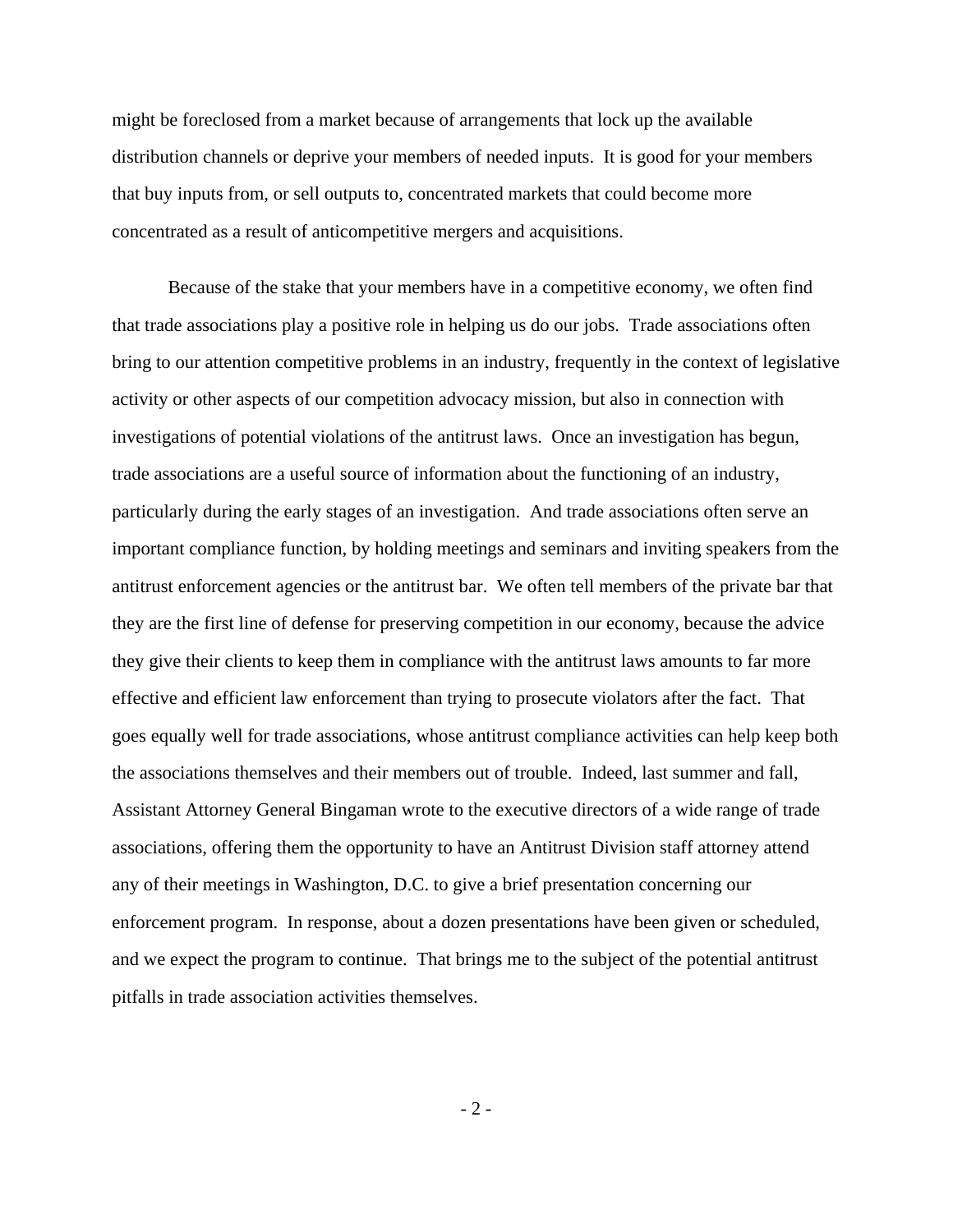Let me first stress the fact that the Division regards most trade association activity as procompetitive or at least competitively neutral. The association may, for example, perform an important information-gathering function that would be difficult for the members to carry out on their own. Or it may have as a principal function the establishment of standards that protect the public or allow the interoperability of components made by different manufacturers. Or the association may represent its members before legislative bodies and governmental agencies, a competitively-neutral activity that may serve the socially desirable function of improving the information upon which governmental decisions are made. If done carefully and with adequate antitrust advice, all of these worthy goals can be accomplished without undue antitrust risk.

The caveat is an important one, however, because trade associations and their members sometimes fail to take account of antitrust concerns, and consequently end up engaging in illegal conduct. The most obvious example is outright price-fixing, bid-rigging, or market division by members at trade association meetings—or, more likely, rump sessions around a bar or at dinner. Sometimes this happens because business people erroneously assume that they haven't engaged in price-fixing unless they have fixed a specific price. Here, compliance programs can help. At other times it happens because of the sheer perversity of human nature. I don't know what you can do about that except try to make your members aware of the severe penalties involved.

Closely related are the instances in which the trade association itself goes beyond its legitimate functions and organizes anticompetitive activity. The Division brought a case involving such activity last October, *United States v. Association of Retail Travel Agents.* In that case, the Division charged ARTA in connection with ARTA's efforts to orchestrate a boycott of travel providers that did not conform to ARTA's vision of an appropriate travel agent compensation system. ARTA's Board of Directors had adopted a document called "ARTA Objectives for the Travel Agency Community." That document called for a minimum ten percent commission on hotel and car rental sales by travel agents, the elimination of all

- 3 -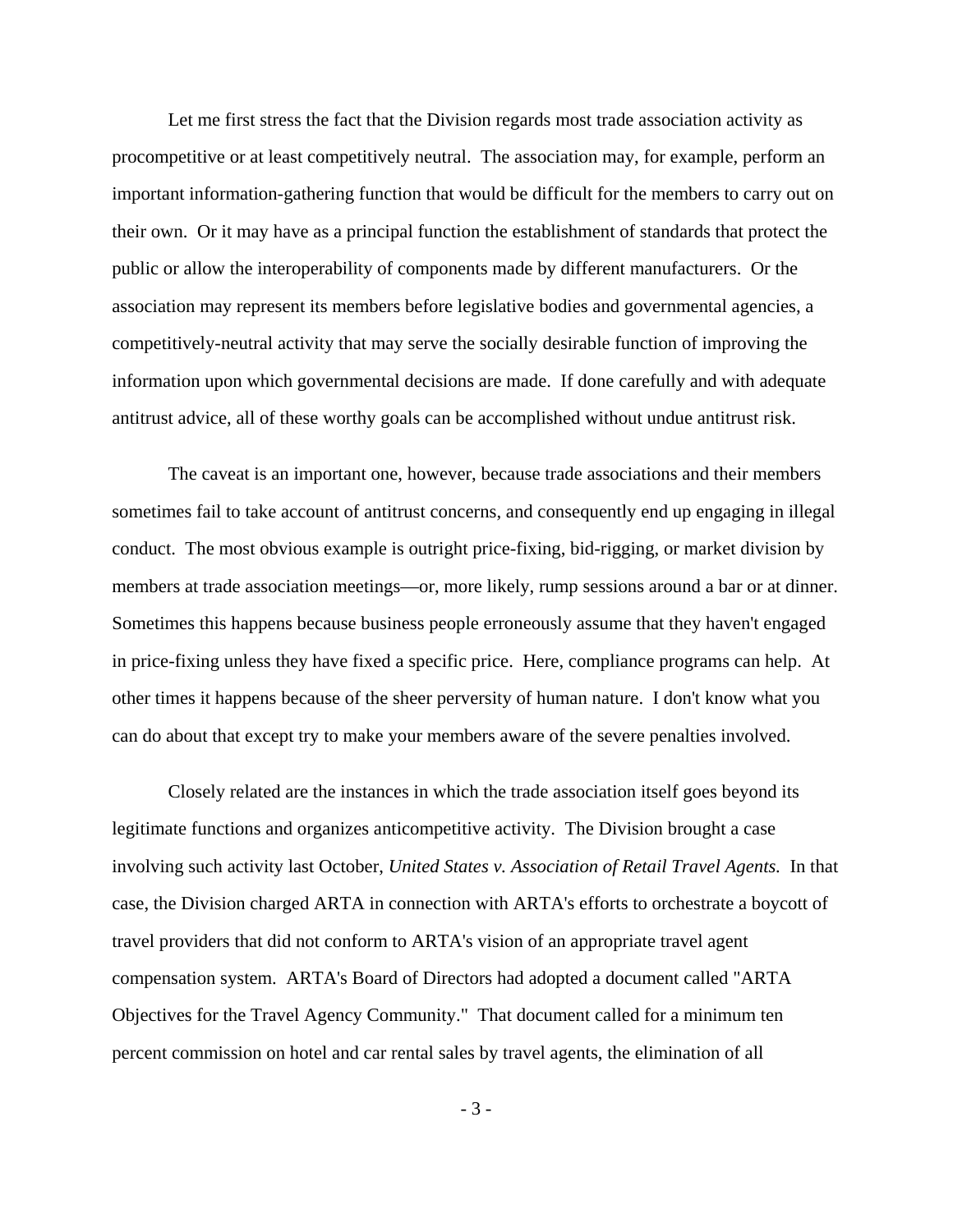distribution outlets for airline tickets other than travel agents, and the payment of commissions based on full fares rather than the actual discounted prices. A few days later, ARTA hosted a press conference, where it announced the content of the ARTA Objectives. Shortly thereafter, one of ARTA's board members announced that his travel agency would cease doing business with certain travel providers whose commission and sales practices did not comport with the ARTA Objectives, and invited other travel agents to do likewise. Thereafter, at least one other ARTA board member made a similar announcement.

This is the kind of trade association activity that is of serious competitive concern. ARTA developed a position for its travel agent members on the prices and terms upon which they should be compensated, and then invited and encouraged members not to deal with travel providers that did not follow its prescription. This amounted, in effect, to an invitation to engage in price-fixing.

Probably the best way of thinking of a trade association is that it is a form of joint venture. Like a joint venture, a trade association can serve procompetitive ends even though it involves collective action by horizontal competitors. At the same time, the association can operate in ways that have significant adverse effects on competition, and such conduct can readily be challenged under the antitrust laws.

In the context of joint ventures generally, such conduct usually involves either overinclusiveness or collateral restraints. That is, either the venture includes too many of the competitors, and hence creates market power, or it imposes rules that restrict competition more broadly than reasonably necessary to achieve the procompetitive aims of the venture. In the specific context of trade associations, we are more often focusing on the collateral restraints aspect, rather than on overinclusiveness. The fact that almost all doctors in a given specialty wish to belong to the same professional association, for example, would likely not set off the same kind of alarm bells that would be rung by the same doctors wishing to belong to the same

- 4 -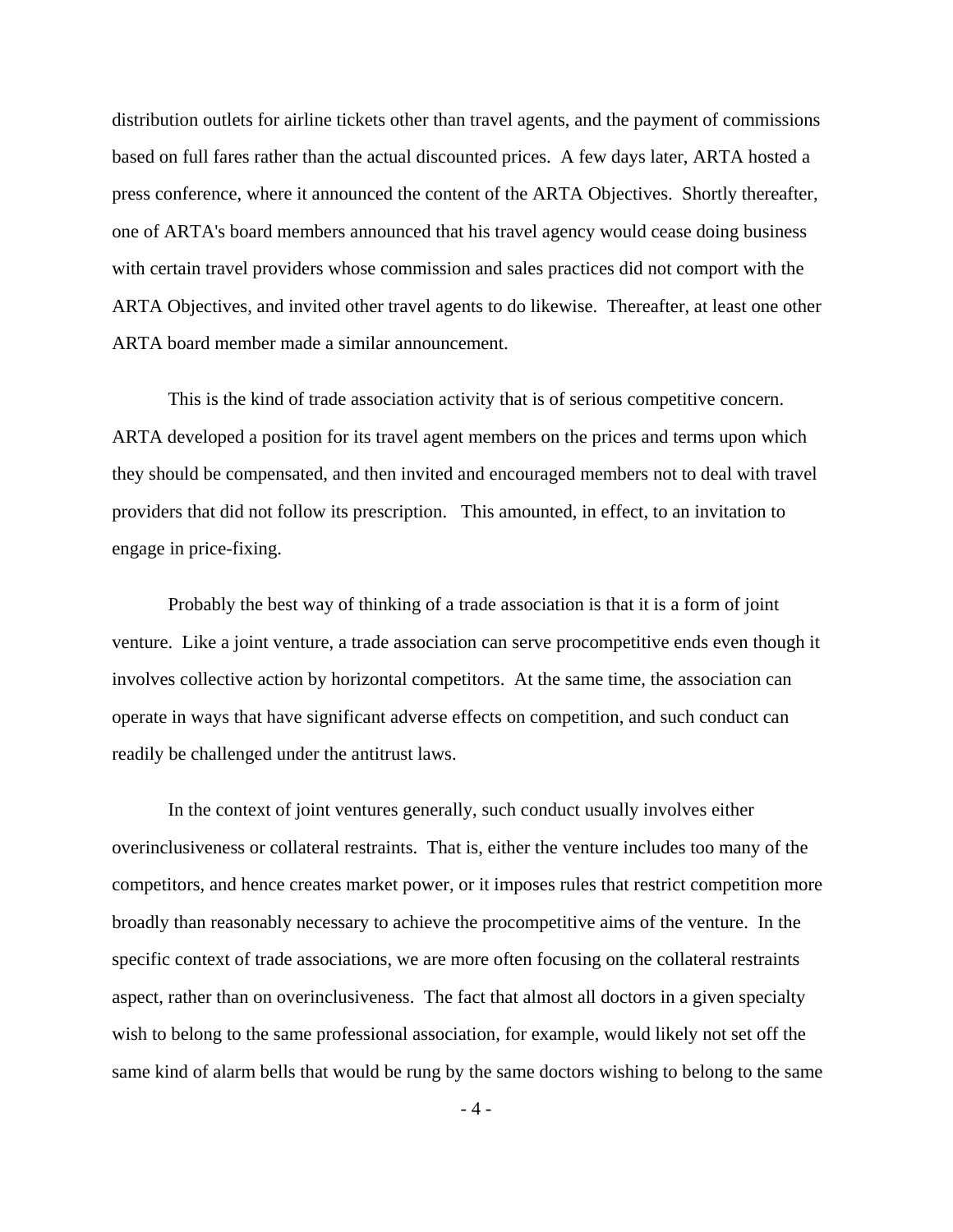HMO or PPO, to the exclusion of other, competing HMO's or PPO's. Of course this generalization may fail to the extent the association begins to resemble a traditional, economically-motivated joint venture, but I think as a generalization it is reasonably sound.

So what kind of collateral restraints might give rise to concerns in the trade association context? One broad class consists of rules designed to restrict members from competing against each other. The most egregious form is price-fixing, which we have touched on already. Less extreme, but also likely to be unlawful, are industry codes of conduct that restrain competition. The classic Supreme Court case is *Professional Engineers*. 1 There, the Supreme Court upheld the Justice Department's challenge to an ethical rule of the National Society of Professional Engineers, a rule forbidding its members from engaging in competitive bidding. I would also include in this class boycotts used to enforce a price-fixing or similar arrangement. In such cases, the enforcement mechanism is generally treated in the same manner as the rule it enforces.<sup>2</sup> A boycott in aid of a naked restraint on price or output is treated as unlawful per se, or at the very least presumptively unlawful.<sup>3</sup>

The other major class of restraints are those designed to restrict competition, not within the group, but between favored firms and disfavored firms. The theme here is exclusion rather than collusion. An example is a seal of approval or other standards-setting activity.

I'm not going to dwell at length on standards-setting because I know you have other speakers that will be addressing the subject later. I want to touch on it, however, because it is a subject that seems to give rise to a great deal of concern and confusion in the standards-making community.

<sup>&</sup>lt;sup>1</sup>National Society of Professional Engineers v. United States, 435 U.S. 679 (1978).

 <sup>2</sup> *See, e.g., FTC v. Superior Court Trial Lawyers Ass'n,* 493 U.S. 411, 433 (1990); *Wilk v. American Medical Ass'n,* 719 F.2d 207, 221-22 (7th Cir. 1983), *cert. denied,* 467 U.S. 1210 (1984).

 <sup>3</sup> *See id., see also NCAA v. Board of Regents,* 468 U.S. 85, 109-110 (1984).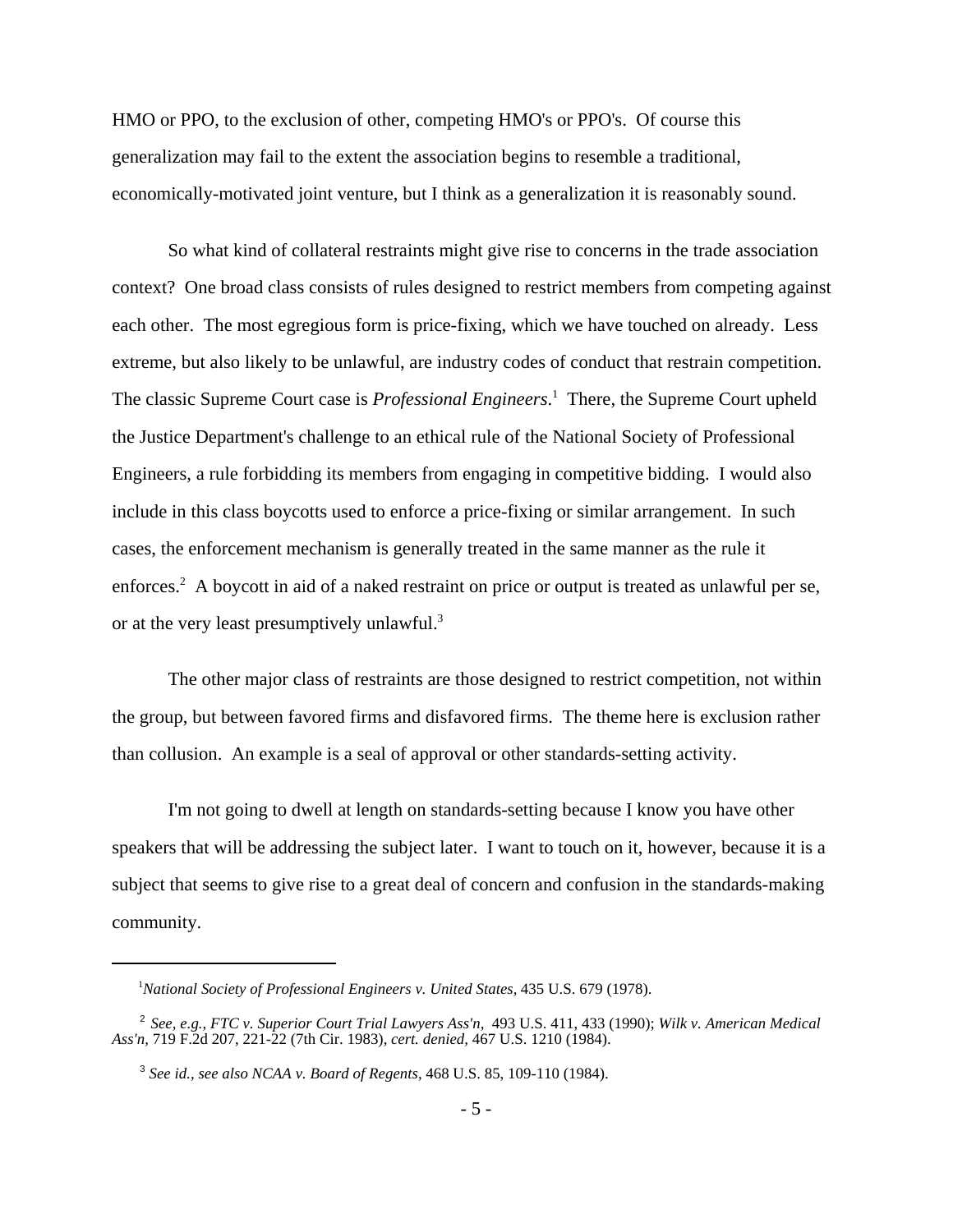The first point to make about standards-setting is that it will almost invariably be analyzed under the rule of reason, unless it is merely a device to enforce a price-fixing agreement by excluding new entrants or by punishing members who deviate from the cartel.<sup>4</sup> Standards have many procompetitive benefits to consumers by providing consumers with information, by ensuring that products of different manufacturers are compatible with each other, and by keeping unsafe products out of the marketplace. As such, rule of reason treatment is generally appropriate.

The second point is that market power is an important factor in determining whether a standard can have an anticompetitive effect and therefore can be unlawful. If certification by a particular group is only one among many ways to be recognized by consumers as acceptable, deprivation of that certification is unlikely to have a significant competitive effect.<sup>5</sup> If, on the other hand, failure to adhere to the particular standard would result in effective exclusion from the market, then there is much greater reason to be concerned about the appropriateness of such exclusions as do take place.<sup>6</sup>

The third point is that exclusion by an entity with market power is not necessarily unlawful, depending on the legitimacy of the reasons for exclusion. And one important proxy for the legitimacy of the exclusion is the fairness of the process by which it was reached. It is no coincidence, therefore, that the two most significant recent Supreme Court cases in this area arose from processes that were fundamentally flawed. In *American Society of Mechanical Engineers v. Hydrolevel Corp.*,<sup>7</sup> a manufacturer of safety devices for water boilers made

<sup>4</sup> For an example of the latter, see *United States v. Trenton Potteries,* 273 U.S. 392 (1927).

 <sup>5</sup> *See, e.g., Clamp-All Corp. v. Cast Iron Soil Pipe Institute,* 851 F.2d 478 (1st Cir. 1988, cert. denied, 109 S. Ct. 789 (1989).

 <sup>6</sup> *See American Society of Mechanical Engineers v. Hydrolevel Corp.*, 456 U.S. 556 (1982); *Allied Tube & Conduit Corp. v. Indian Head, Inc.,* 486 U.S. 492 (1988).

 $7$  456 U.S. 556 (1982).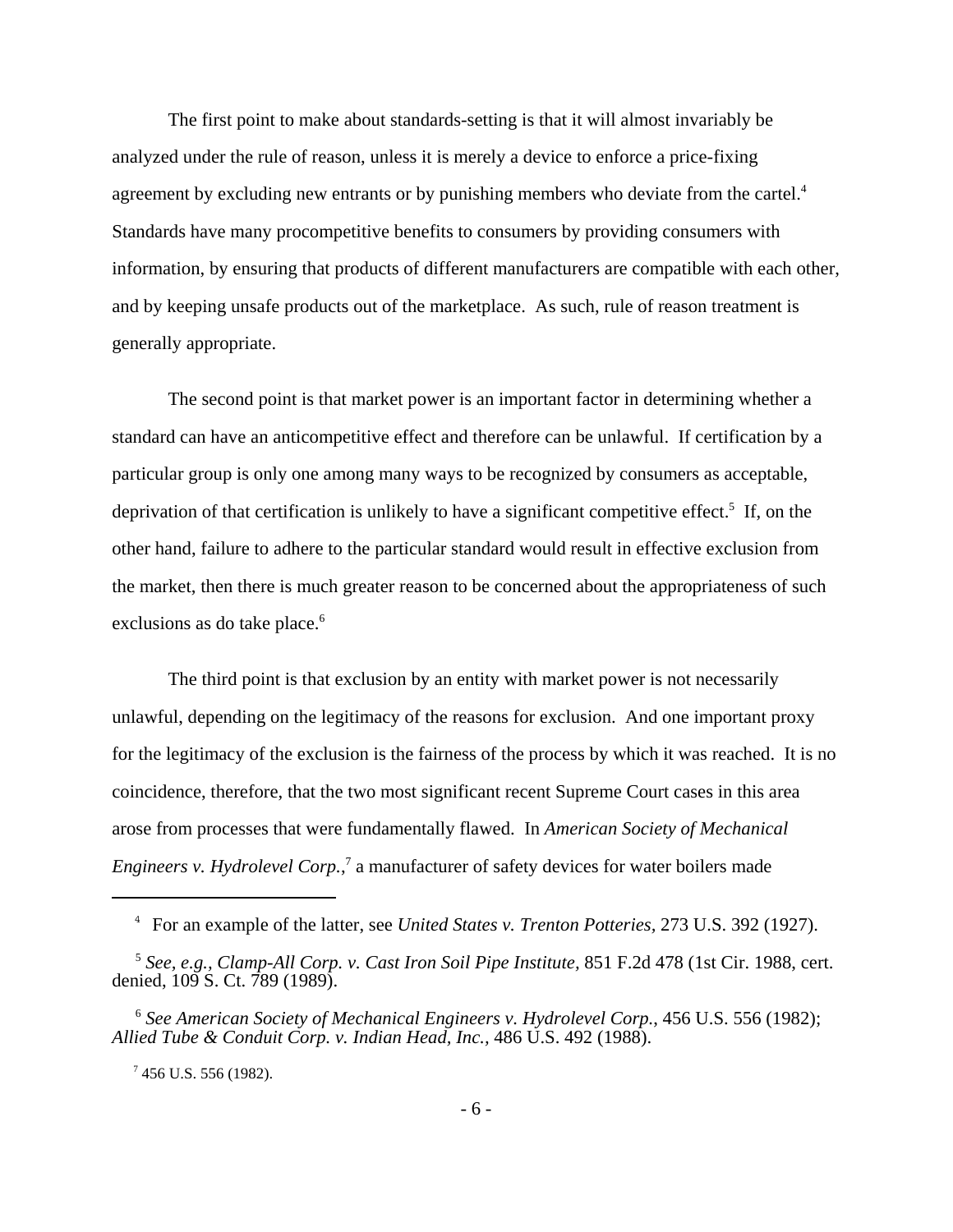competitive use of the position of one of its employees as a vice-chair of the relevant standardssetting subcommittee of ASME. To meet a competitive threat from another company, the employee worked with the chair of the subcommittee to request an opinion from ASME concerning the competitor's product. The chair then responded to the letter that he himself had helped draft, erroneously suggesting, on ASME stationery, that the competitor's product was unsafe and in violation of ASME's code. The employee was later commended in his personnel file for "efforts and skill in influencing the various code making bodies to 'legislate' in favor of [the manufacturer's] products."<sup>8</sup> The Supreme Court upheld a finding of liability against ASME.

Similarly, in *Allied Tube & Conduit Corp. v. Indian Head, Inc.*,<sup>9</sup> a manufacturer of steel conduit for electrical wiring defeated an attempt by a competitor to get plastic conduit approved as safe for use in electrical wiring. It did so by "packing" a meeting of the National Fire Protection Association at which the relevant provisions of the National Electrical Code were to be discussed and voted upon. The Supreme Court held that the *Noerr-Pennington* doctrine<sup>10</sup> could not protect the manufacturer from liability for this abuse of the standards-setting process.

I've spent a fair bit of time this morning expounding hornbook law on the antitrust treatment of trade associations. This is not an accident. The law in this area is fairly straightforward and settled. It strikes a proper balance between encouraging the many procompetitive activities of trade associations and ensuring that those activities do not spill over into actions that can restrain competition. I have no dramatic new initiatives to announce. Rather, our goal at the Antitrust Division is to enforce that settled law—vigorously, fairly, and

<sup>8</sup> 456 U.S. at 571 n.8.

 $9^{\circ}$  486 U.S. 492 (1988).

<sup>&</sup>lt;sup>10</sup> The *Noerr-Pennington* doctrine protects a defendant from liability for anticompetitive government actions and incidental anticompetitive effects resulting from the defendant's petitioning the government for such actions. *See Eastern Railroad Presidents Conference v. Noerr Motor Freight, Inc.,* 365 U.S. 127 (1961); *United Mine Workers v. Pennington,* 381 U.S. 657 (1965).